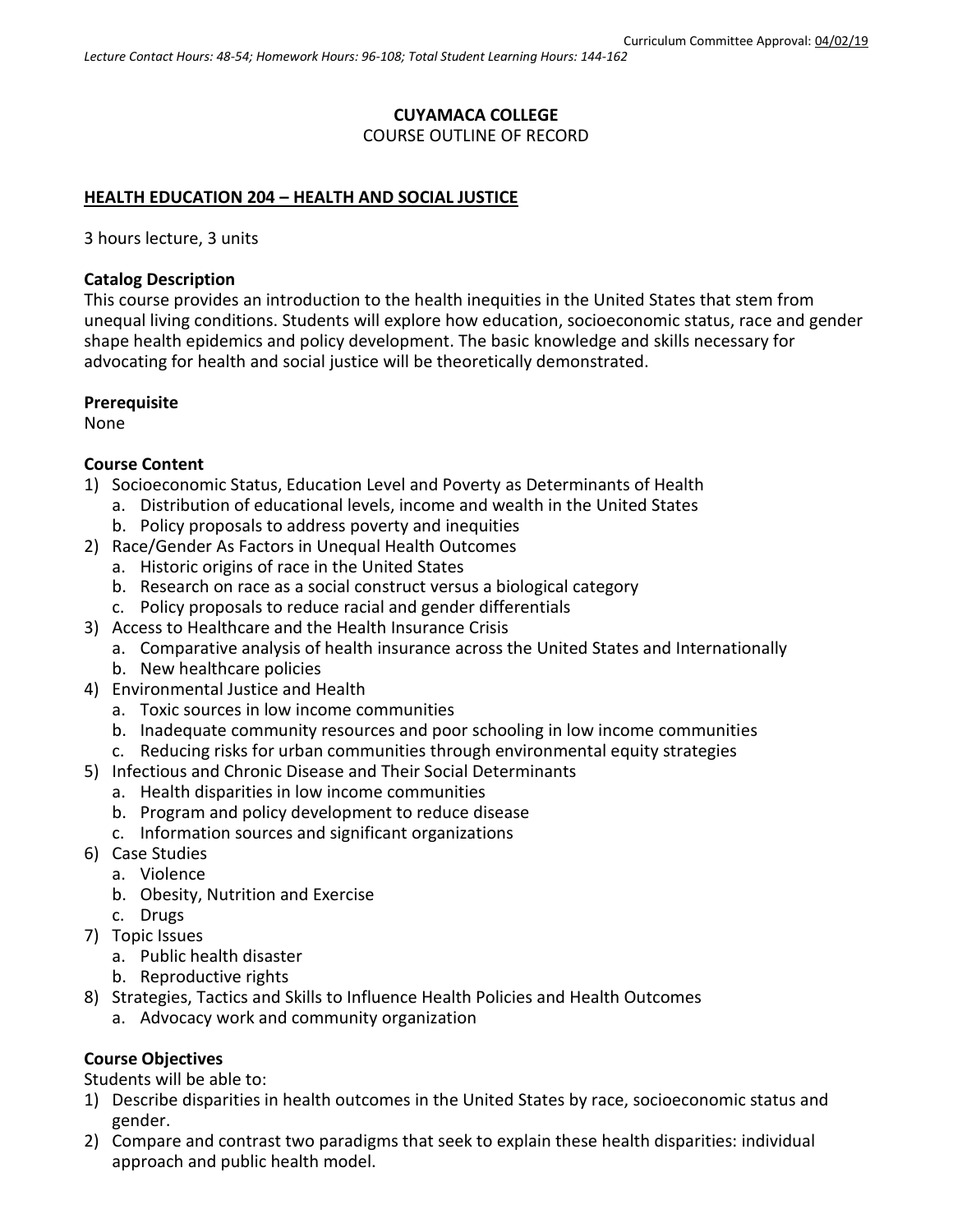- 3) Review recent public health literature detailing ways that race, socioeconomic status and gender become embodied in disparate health outcomes.
- 4) Contrast United States policy on access to health insurance with that of other developed countries, and analyze new health care policies.
- 5) Analyze the contribution of environmental conditions to disparate health outcomes, using case studies.
- 6) Analyze case studies of prevalent health problems to compare individual behavior change approaches versus public health approaches.
- 7) Describe strategies or tactics to improve health inequalities, such as advocacy, community organizing, and/or policy change.
- 8) Outline advocacy skills, such as preparing a policy brief, giving public testimony, community outreach, and/or writing a letter to an editor or politician.
- 9) Identify, assess and utilize credible information resources on public health current issues, such as the Internet, social media, media outlets, and libraries

## **Method of Evaluation**

A grading system will be established by the instructor and implemented uniformly. Grades will be based on demonstrated proficiency in subject matter determined by multiple measurements for evaluation, one of which must be essay exams, skills demonstration or, where appropriate, the symbol system.

- 1) Written quizzes that measure the student's ability to analyze health and social justice problems including health disparities, social injustices in healthcare provision, etc., and to evaluate the efficacy of various medical and population-based methods and services for addressing these issues.
- 2) Individual and group projects that demonstrate understanding of the disparities in health provision, accessibility, and outcomes, and the role of society in addressing these issues (as well as demonstrating appropriate use of reliable print and internet resources).
- 3) Written final exam that measures the student's ability to analyze the interplay between race, gender, education, and economics of a society and how these factors shape health epidemics and policy development.

# **Special Materials Required of Student**

None

## **Minimum Instructional Facilities**

Smart classroom with writing board

## **Method of Instruction**

- 1) Lecture
- 2) Group discussion
- 3) Student presentations and research
- 4) Computer assignments

# **Out-of-Class Assignments**

- 1) Assigned reading
- 2) Research essays on classroom discussion topics
- 3) Project: analysis of health disparities issues.
- 4) Review authoritative Internet sources of health/social justice information

## **Texts and References**

- 1) Required (representative example): Levi and Sidel, eds. *Social Injustice and Public Health*. 2nd edition. Oxford University Press, 2013.
- 2) Supplemental: Selected readings as assigned